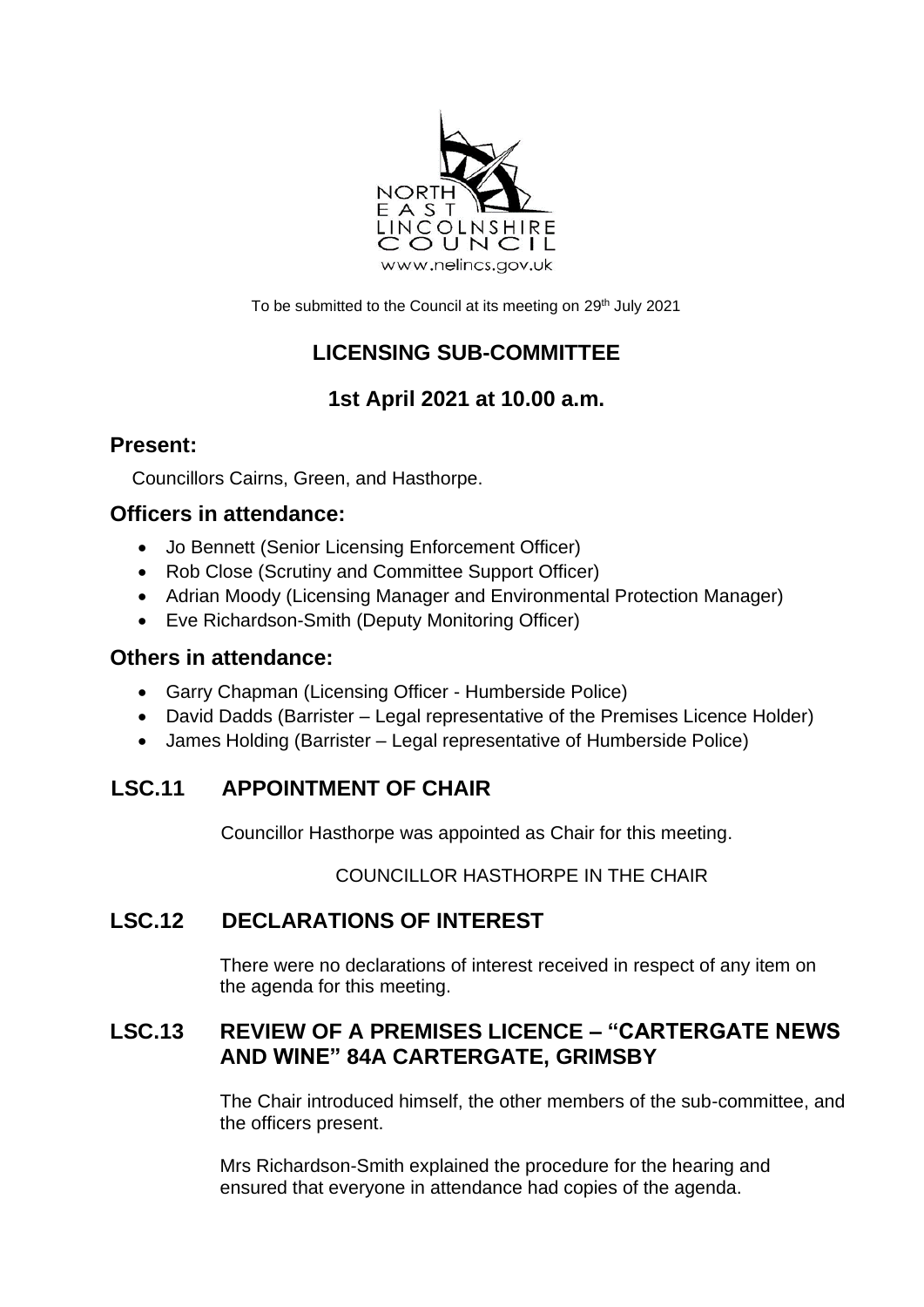Mr Dadds explained that he was present at this meeting as a representative of the Premises Licence Holder. He referenced an application made to transfer and vary the Designated Premises Supervisor to Mrs Jeyathei, stating that he had contacted North East Lincolnshire Council to explain that it was probably in the public interest to adjourn this licensing hearing to allow for the processing of that application before the review and transfer application being heard together. He added that Mrs Jeyathei was in fact the current Premises Licence Holder, as the application had been transferred with immediate effect. Referencing comments made previously by responsible authorities that a transfer of licence application was made to circumvent a review, Mr Dadds stated that actually the review would proceed as it would normally. If someone wasn't fit to hold a licence, he suggested that a transfer was to be expected. He didn't feel that an adjournment would represent prejudice and Humberside Police would retain their power to object albeit on exceptional circumstances. In addition, he noted that no other authorities had joined the proceedings. He reminded the subcommittee that their decision wouldn't take place for 21 days and the ever-present power of appeal for either Humberside Police or the Premises Licence Holder must be considered. For these reasons, he felt the urgency to take a decision for a review was diminished.

Mr Holding was invited to respond to the application for an adjournment made by Mr Dadds. He explained that no written submission had been received from the Premises Licence Holder in line with the standing order and he wasn't aware of a written application for an adjournment being submitted. He made reference to the written statement submitted by the applicant, which detailed the applicant's objection to the requested adjournment. Earlier in 2021, a transfer application was made by the Premises Licence Holder to transfer the premises licence and designated premises supervisor to his wife. Following objections made by the Humberside Police's legal representatives, the Premises Licence Holder withdrew both applications. Two days prior to this review hearing, two identical applications were made with a written request from the Premises Licence Holder's new legal representative to agree to an adjournment. Mr Holding confirmed that Humberside Police objected to that request for an adjournment. He suggested that these late notice applications were a means of frustrating the review process. In addition, this wasn't a situation where the premises had been sold to a different entity which would alleviate any concerns that Humberside Police or the sub-committee may have. The Premises Licence Holder's wife was the owner of the premises throughout the period of it's consistent appearances before the Licensing Sub-Committee. He requested that the sub-committee return to the substantive review hearing and refuse the application for an adjournment.

Mr Dadds was invited to reply to Mr Holding's comments. He stated that, although he had actually made the application for adjournment in writing, oral applications were still a function of licensing hearings. Taking issue with Mr Holding's suggestion that this application was submitted to